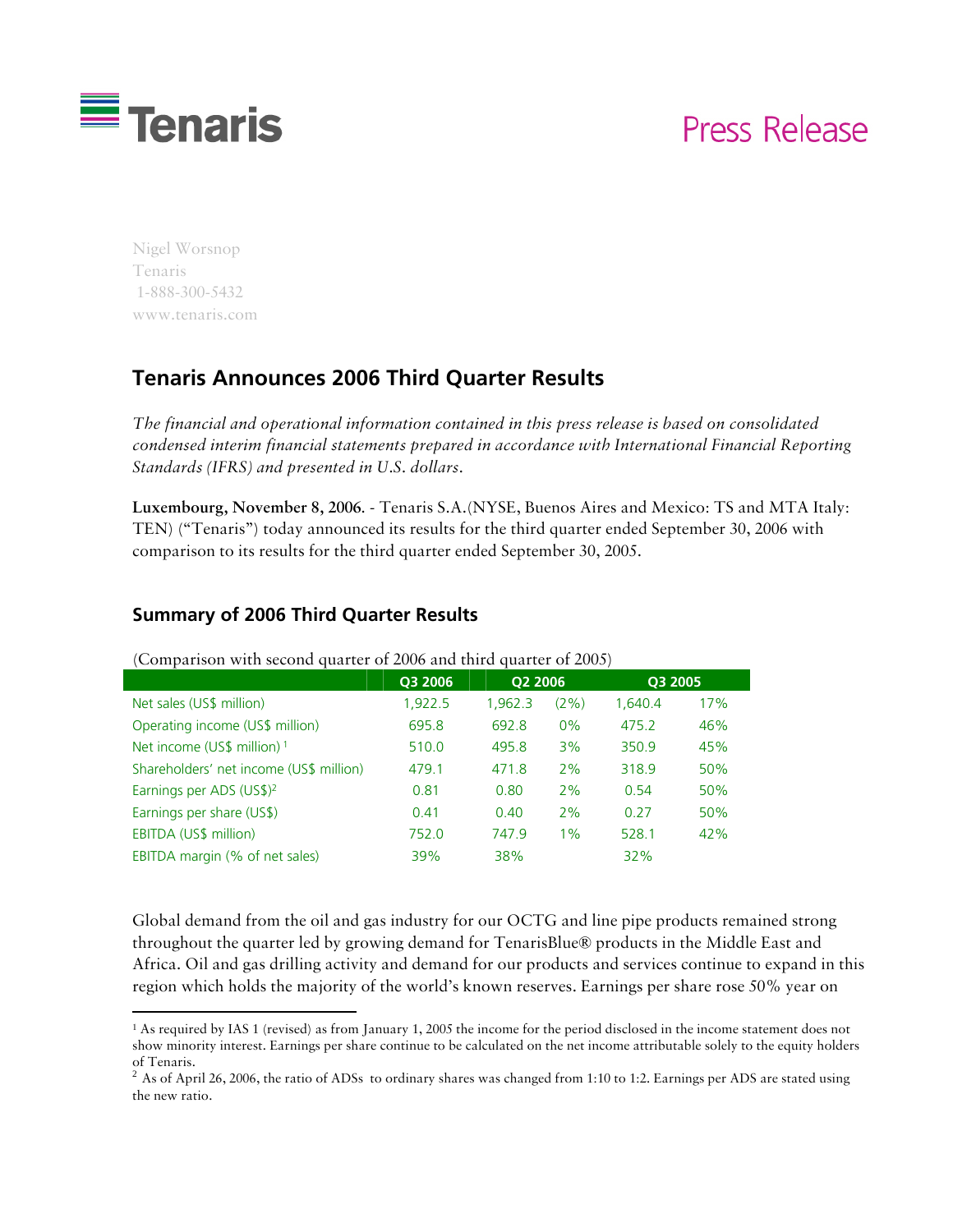year and matched that of the second quarter notwithstanding annual maintenance shutdowns in Europe and Canada coinciding with the holiday season. Free cash flow (net cash provided by operations less capital expenditures) was US\$465.1 million and our net cash position increased to US\$554.5 million at September 30 just prior to the payment of the Maverick acquisition.

#### **Market Background and Outlook**

Oil and gas companies continue to increase their exploration and production spending in response to sustained high oil and gas prices, declining production at mature fields and projected increases in global demand for oil and gas. This is resulting in increased drilling activity and demand for our seamless OCTG products in most markets worldwide. The Canadian and US markets are more sensitive than other markets to natural gas prices and in Canada there was a slowdown in natural gas drilling activity, particularly in less productive shallow wells, during the latter half of the quarter following declines in North American natural gas prices.

The international count of active drilling rigs, as published by Baker Hughes excluding, for comparative purposes, the rig count in Iran and Sudan, averaged 941 during the third quarter of 2006, an increase of 10% compared to the same quarter of the previous year and an increase of 3% compared to the second quarter of 2006. The corresponding percentage year on year quarterly rig count in the Canadian markets showed a decline of 1% and that of the US market showed an increase of 20%.

Favorable market conditions for our products and relatively stable raw material and energy costs have allowed us to record year on year sales growth and improvements in gross margins for our seamless pipe products in the year to date. Raw material and energy costs rose slightly during the third quarter and are expected to rise again in the fourth quarter but we expect to maintain a similar level of gross margin on our seamless pipe products during the fourth quarter.

Demand for our welded pipe products, which has been weak during the past three quarters following gas pipeline project delays in Brazil and Argentina, is expected to recover in the fourth quarter and rebound strongly in 2007 following the receipt of orders for the 1,000 km GASCAV phase of the GASENE project in Brazil and the 1,100 km loops expansion project for the TGN and TGS pipeline networks in Argentina. Deliveries for these two projects will take place throughout 2007.

## **Acquisition of Maverick**

On October 5, 2006, we acquired Maverick Tube Corporation, a leading North American producer of welded OCTG, line pipe and coiled tubing for use in oil and natural gas wells with pipe manufacturing facilities in the United States, Canada and Colombia. The value of the transaction was US\$3,185 million including Maverick's net debt. Prior to our acquisition, Maverick, for the first six months of 2006, reported shipments of 735,000 short tons, net revenues of US\$1,027.0 million and net income of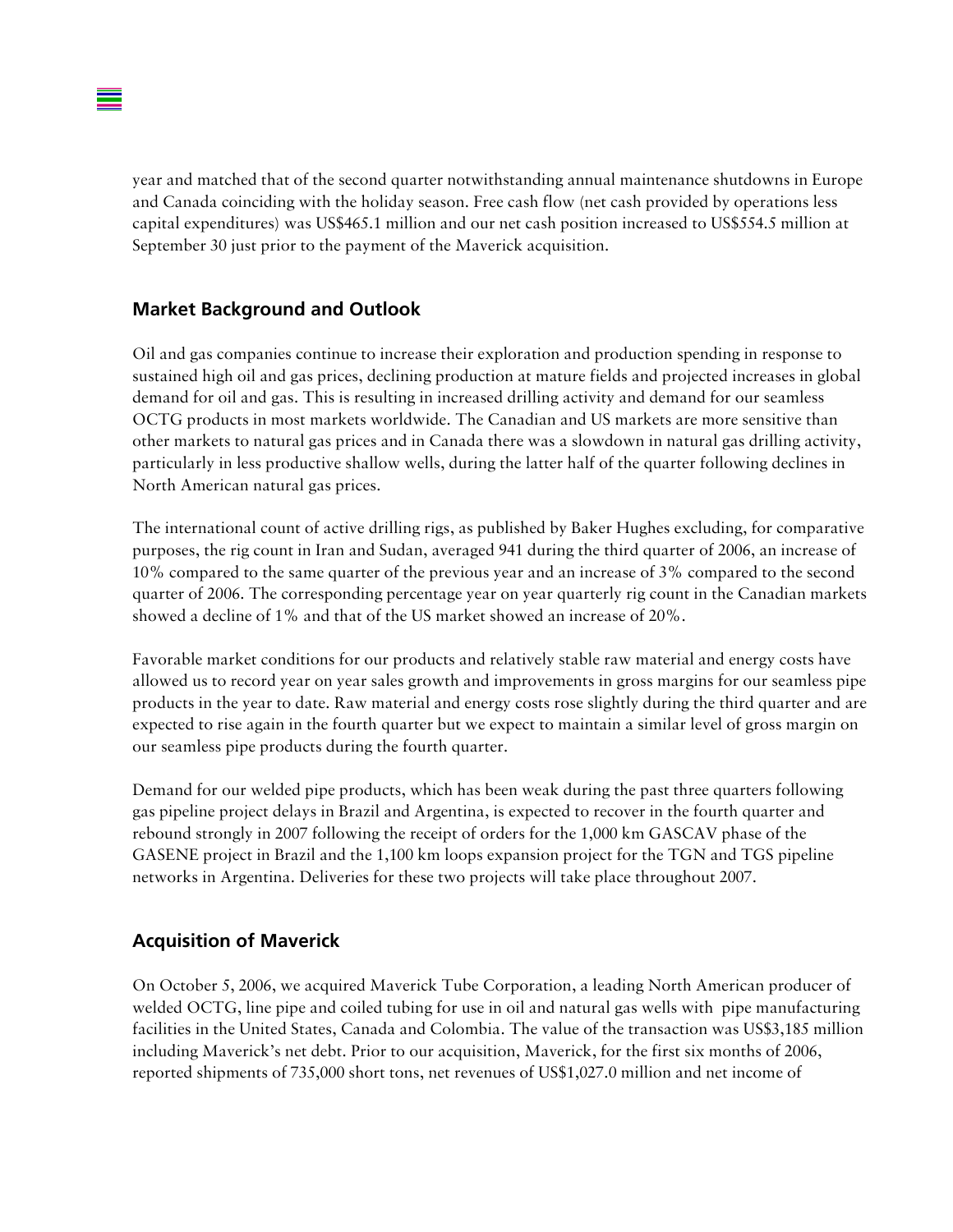

| (metric tons)               |         |         |                     |
|-----------------------------|---------|---------|---------------------|
| Sales volume                | Q3 2006 | Q3 2005 | Increase/(Decrease) |
| North America               | 163,000 | 198,000 | (18%)               |
| Europe                      | 159,000 | 140,000 | 14%                 |
| Middle East & Africa        | 202,000 | 149,000 | 36%                 |
| Far East & Oceania          | 80,000  | 92,000  | (13%)               |
| South America               | 105,000 | 104,000 | 1%                  |
| <b>Total seamless pipes</b> | 709,000 | 682,000 | 4%                  |
| Welded pipes                | 69,000  | 124,000 | (44% )              |
| <b>Total steel pipes</b>    | 778,000 | 806,000 | (3%)                |

#### **Analysis of 2006 Third Quarter Results**

**Sales volume** of seamless pipes increased by 4% to 709,000 tons in the third quarter of 2006 from 682,000 tons in the same period of 2005. We recorded a substantial increase in sales volume in the Middle East and Africa reflecting higher oil and gas drilling activity and strong demand for our OCTG products in the Middle East and North Africa. Sales in North America were affected primarily by lower drilling activity in Mexico and lower sales of line pipe for Gulf of Mexico deepwater and process and power plant customers in the USA. Sales in Europe increased due to higher sales of line pipe products to process and power plant customers.

Sales volumes of welded pipes decreased by 44% to 69,000 tons in the third quarter of 2006 from 124,000 tons in the same period of 2005. The decrease in sales was due to substantially reduced demand for welded pipes for gas pipeline projects in Brazil and Argentina.

| (US\$ million)   |         |         |                     |
|------------------|---------|---------|---------------------|
| <b>Net sales</b> | Q3 2006 | Q3 2005 | Increase/(Decrease) |
| Seamless pipes   | 1,579.6 | 1,253.9 | 26%                 |
| Welded pipes*    | 117.6   | 221.0   | (47%)               |
| Energy           | 119.9   | 106.4   | 13%                 |
| <b>Others</b>    | 105.4   | 59.1    | 78%                 |
| <b>Total</b>     | 1.922.5 | 1.640.4 | 17%                 |

(US\$ million)

\* Includes other metallic products produced by Confab, our Brazilian welded pipe subsidiary

**Net sales** in the quarter ended September 30, 2006 increased 17% to US\$1,922.5 million, compared to US\$1,640.4 million in the corresponding quarter of 2005. Net sales of seamless pipes rose by 26% as the average selling price for our seamless pipe products rose 21% compared to the corresponding quarter of 2005, reflecting increased sales of premium OCTG products and higher selling prices for most of our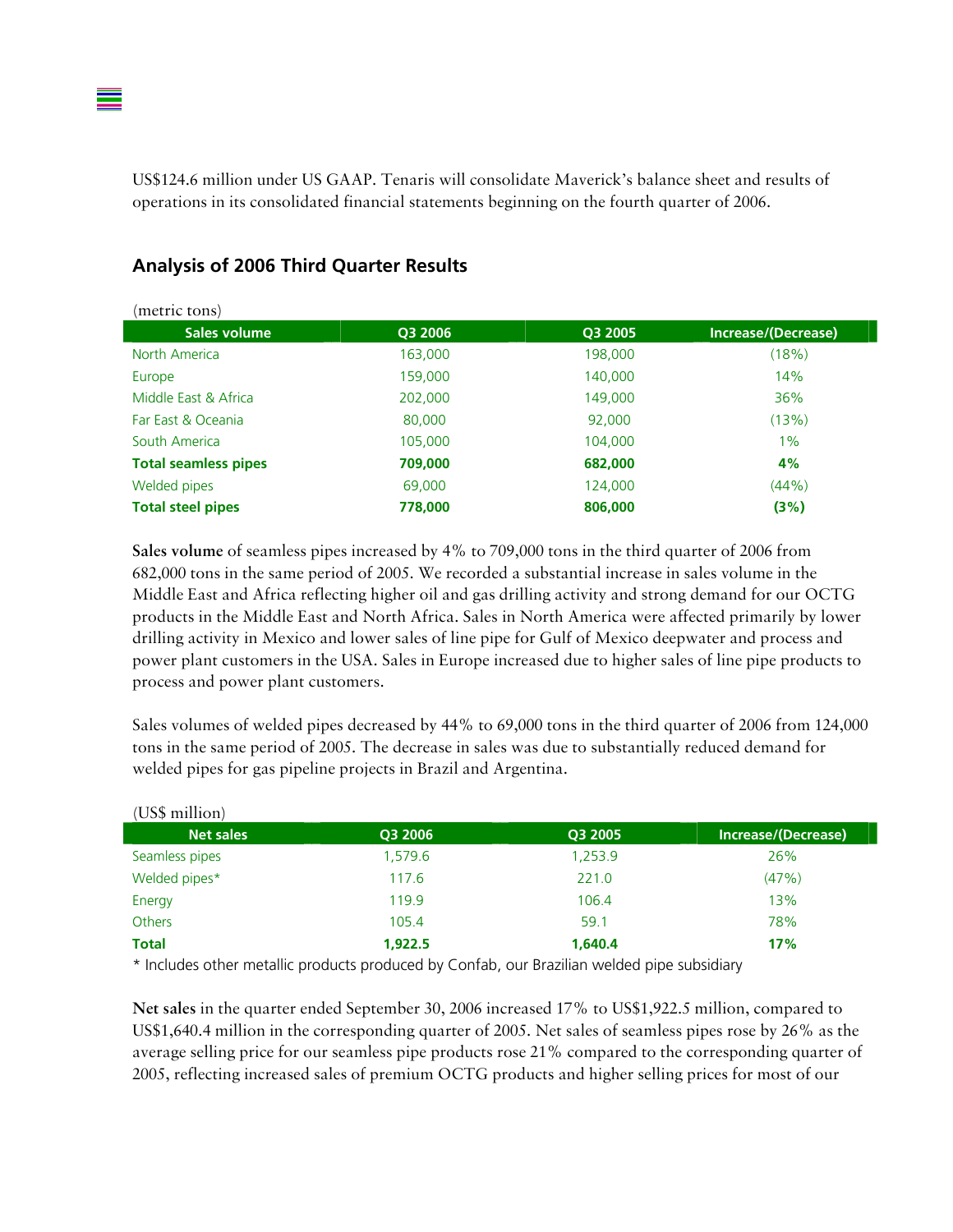products. Net sales of welded pipes, which included US\$23 million in sales of other metallic products in the third quarter of 2006 and US\$18 million of such sales in the third quarter of 2005, fell by 47% due primarily to the decline in sales volume. Net sales of energy rose by 13% due to higher Italian gas and electric energy prices and the revaluation of the euro against the US dollar. Net sales of other goods and services increased 78% due primarily to higher sales of pre-reduced hot briquetted iron from our plant in Venezuela.

| (percentage of net sales) |         |         |
|---------------------------|---------|---------|
| <b>Cost of sales</b>      | Q3 2006 | Q3 2005 |
| Seamless pipes            | 45%     | 53%     |
| Welded pipes              | 75%     | 69%     |
| Energy                    | 98%     | 100%    |
| <b>Others</b>             | 65%     | 63%     |
| <b>Total</b>              | 51%     | 59%     |

**Cost of sales**, expressed as a percentage of net sales, decreased to 51% in the third quarter of 2006, compared to 59% in the same period of 2005 reflecting higher gross margins on our sales of seamless pipe products and a higher proportion of seamless pipe sales in total sales. Cost of sales for seamless pipe products, expressed as a percentage of net sales, decreased to 45% in the third quarter of 2006 compared to 53% in the same period of 2005 reflecting product repositioning efforts towards higher margin products and increased selling prices for our products. Cost of sales for welded pipe products, expressed as a percentage of net sales, increased to 75% in the third quarter of 2006 compared to 69% in the same period of 2005 reflecting the impact of an increased proportion of lower-margin export sales in the sales mix.

**Selling, general and administrative expenses**, or SG&A, increased slightly as a percentage of net sales to 12.8% in the quarter ended September 30, 2006 compared to 12.6% in the corresponding quarter of 2005 due primarily to higher labor costs and higher commissions, freight and other selling expenses reflecting higher export sales of welded pipes.

**Net financial expense** was US\$3.7 million in the third quarter of 2006, compared to US\$5.1 million in the same period of 2005. A loss of US\$5.7 million on net foreign exchange transactions and changes in fair value of derivative instruments was partially offset by net interest income of US\$2.2 million.

**Equity in earnings of associated companies** generated a gain of US\$29.7 million in the third quarter of 2006, compared to a gain of US\$26.5 million in the third quarter of 2005. The gain in the third quarter of 2006 was derived mainly from our 11.5% equity shareholding in Ternium and the gain in the third quarter of 2005 was derived mainly from our prior investment in Sidor.

**Income tax charges** totalled US\$211.7 million in the third quarter of 2006, equivalent to 31% of income before equity in earnings of associated companies and income tax and included the benefit of a favorable tax judgment in Mexico in the amount of US\$5.6 million.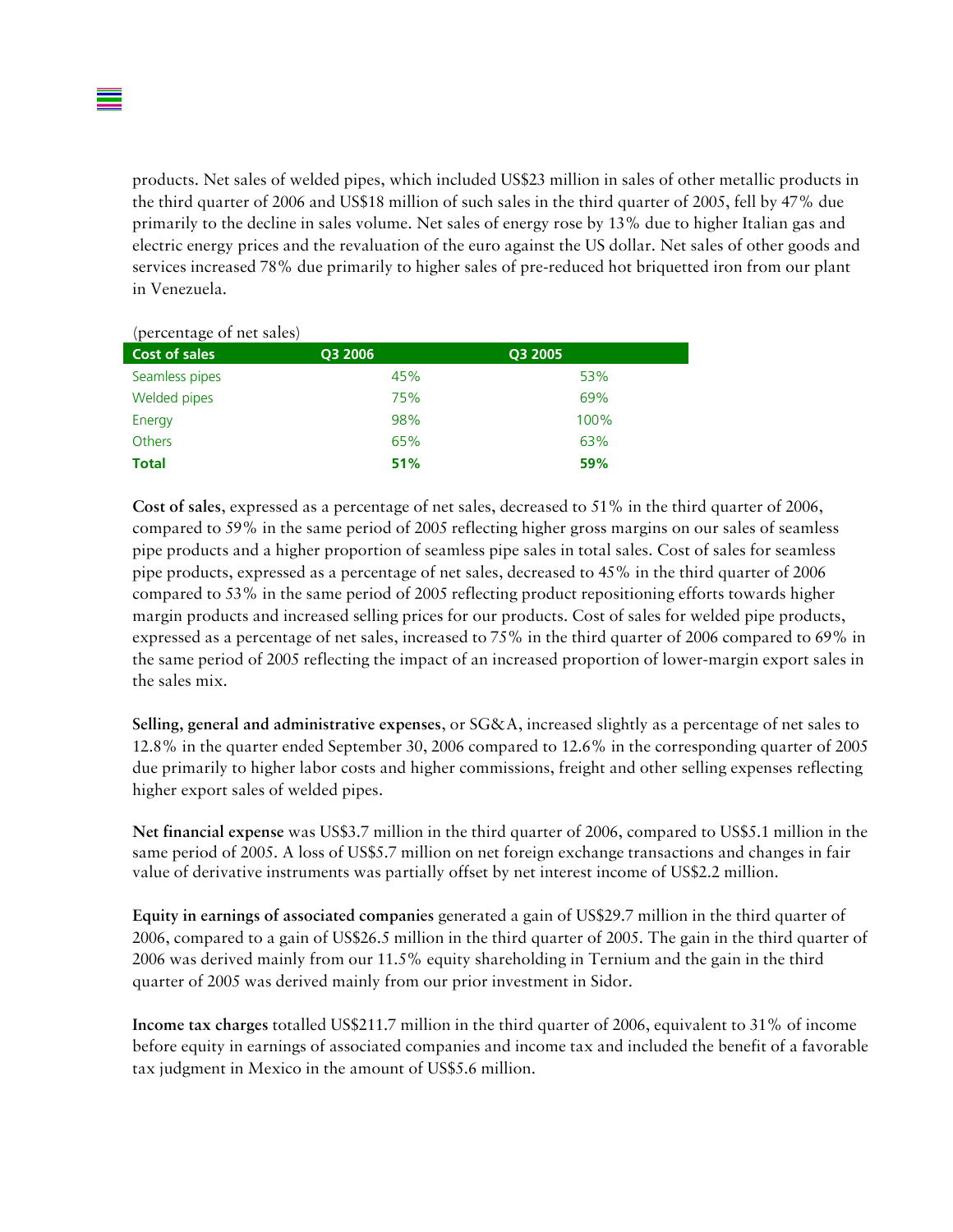**Income attributable to minority interest** amounted to US\$30.9 million in the third quarter of 2006, compared to US\$32.0 million in the corresponding quarter of 2005 as an improvement in operating and financial results at our NKKTubes and Matesi subsidiaries largely offset weaker operating and financial results at our Confab subsidiary.

## **Cash Flow and Liquidity**

Net cash provided by operating activities during the third quarter of 2006 was US\$598.1 million. Working capital increased by US\$31.1 million during the third quarter mainly due to an increase in inventories which was partially compensated by an increase in customer advances. Inventories increased by US\$118.0 million primarily reflecting raw material cost increases and an increase in inventories of finished goods at the end of the period. Customer advances increased by US\$83.6 million primarily reflecting the increase in our welded pipe backlog.

Capital expenditures increased to US\$133.0 million for the third quarter of 2006 compared to US\$62.8 million in the third quarter of 2005 reflecting the ongoing implementation of our program to increase capacity for high-end products.

Our net cash position (cash and cash equivalents and other current investments less borrowings) increased by US\$472.3 million during the third quarter and amounted to US\$554.5 million at September 30, 2006 compared to net debt of US\$183.0 million at December 31, 2005. Total financial debt was US\$875.3 million at September 30, 2006 compared to US\$1,010.3 million at December 31, 2005. On October 5, 2006 we borrowed an additional US\$2.68 billion in connection with our Maverick acquisition.

#### **Analysis of 2006 Nine Months Results**

**Net income** attributable to equity holders of the Company during the first nine months of 2006 was US\$1,370.6 million, or US\$1.16 per share (US\$2.32 per ADS), or 24% of net sales, which compares with net income attributable to equity holders of the Company during the first nine months of 2005 of US\$896.6 million, or US\$0.76 per share (US\$1.52 per ADS), or 19% of net sales. Operating income was US\$1,989.5 million, or 35% of net sales, compared to US\$1,371.5 million, or 28% of net sales. Operating income plus depreciation and amortization was US\$2,155.5 million, or 38% of net sales, compared to US\$1,528.2 million, or 32% of net sales.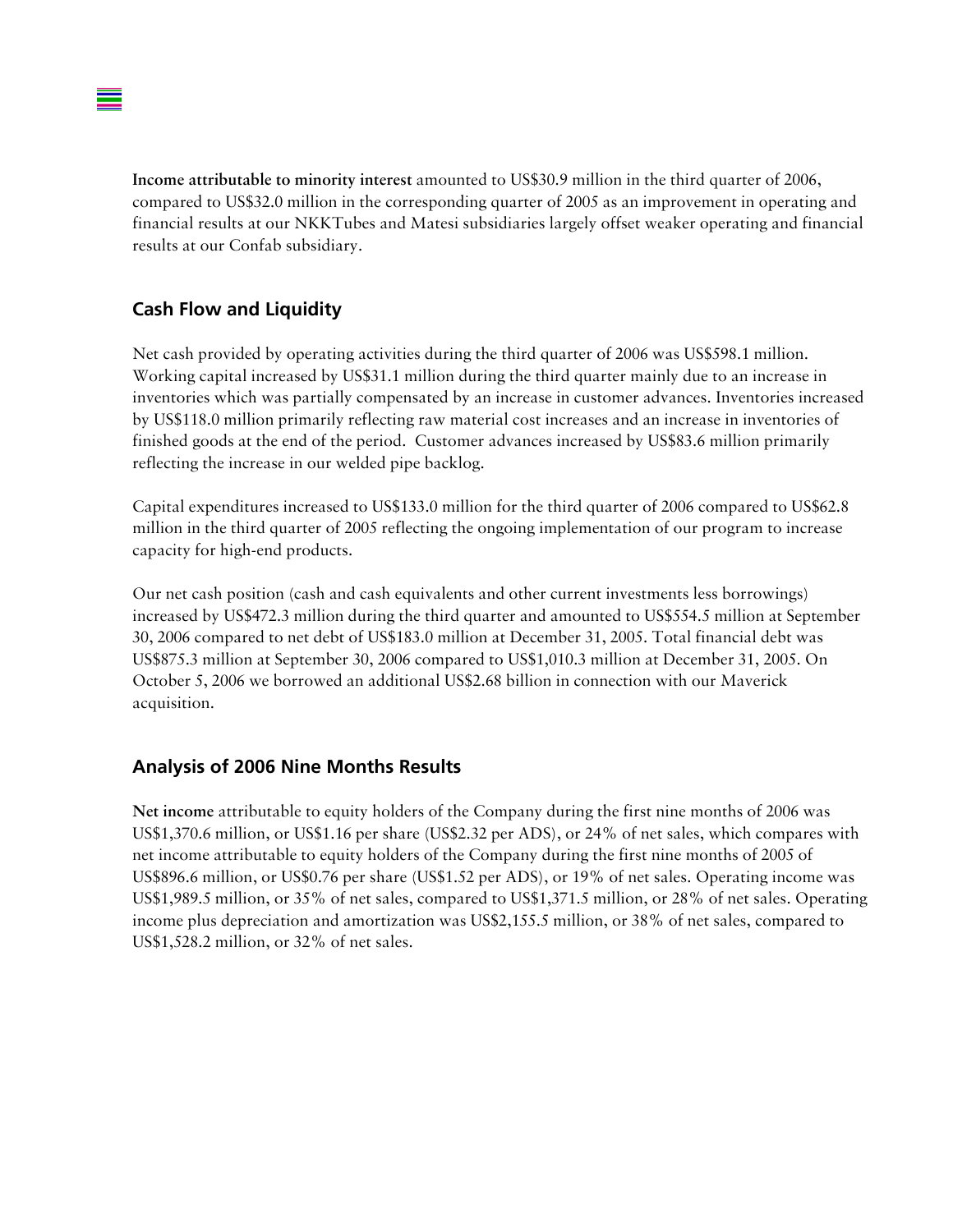#### (metric tons)

| Sales volume                | 9M 2006   | 9M 2005   | Increase/(Decrease) |
|-----------------------------|-----------|-----------|---------------------|
| North America               | 549,000   | 651,000   | (16%)               |
| Europe                      | 531,000   | 484,000   | 10%                 |
| Middle East & Africa        | 561,000   | 378,000   | 48%                 |
| Far East & Oceania          | 242,000   | 292,000   | (17%)               |
| South America               | 305,000   | 328,000   | (7%)                |
| <b>Total seamless pipes</b> | 2,188,000 | 2,132,000 | 3%                  |
| Welded pipes                | 217,000   | 392,000   | (45%)               |
| <b>Total steel pipes</b>    | 2,405,000 | 2,523,000 | (5%)                |

#### (US\$ million) **Net sales 9M 2006 9M 2005 Increase/(Decrease)** Seamless pipes and the control of the 4,657.5 3,667.0 27% Welded pipes\*  $362.5$  636.8 (43%) Energy 403.7 362.6 11% Others 244.2 171.1 43% **Total 5,667.9 4,837.6 17%**

\* Includes other metallic products produced by Confab, our Brazilian welded pipe subsidiary

**Net sales** in the nine months ended September 30, 2006 increased 17% to US\$5,667.9 million, compared to US\$4,837.6 million in the corresponding nine months of 2005. Net sales of seamless pipes rose by 27%, due primarily to higher sales of high-end products and higher selling prices for all products. Net sales of welded pipes, which included US\$47 million of other metallic products in the first nine months of 2006 and US\$47 million of such sales in the first nine months of 2005, fell by 43% due to the decline in sales for gas pipeline projects in Brazil and Argentina. Net sales of energy rose by 11% due to higher Italian gas and electric energy prices. Net sales of other goods and services increased 43% due to higher sales of pre-reduced hot briquetted iron from our plant in Venezuela.

#### (percentage of net sales)

| $\mathbf{v}$<br>Cost of sales | 9M 2006 | 9M 2005 |
|-------------------------------|---------|---------|
| Seamless pipes                | 46%     | 54%     |
| Welded pipes                  | 72%     | 67%     |
| Energy                        | 97%     | 98%     |
| <b>Others</b>                 | 69%     | 61%     |
| <b>Total</b>                  | 52%     | 59%     |

**Cost of sales**, expressed as a percentage of net sales, decreased to 52% in the first nine months of 2006, compared to 59% in the same period of 2005 reflecting higher gross margins on our sales of seamless pipe products and a higher proportion of seamless pipe sales in total sales. Cost of sales for seamless pipe products, expressed as a percentage of net sales, decreased to 46% in the first nine months of 2006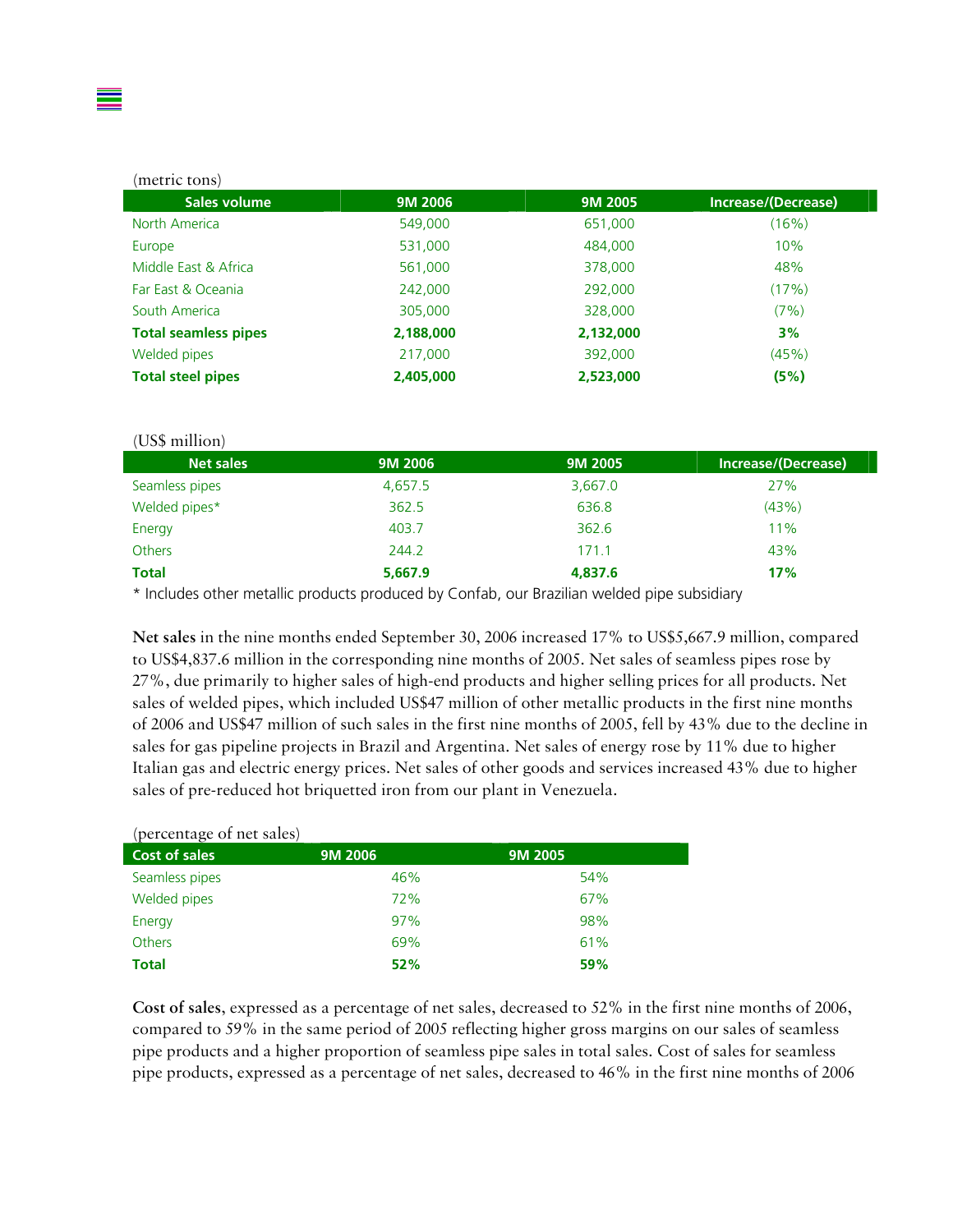

compared to 54% in the same period of 2005 reflecting a higher proportion of higher-margin, high-end products in the product mix and higher selling prices for our products. Cost of sales for welded pipe products, expressed as a percentage of net sales, increased to 72% in the first nine months of 2006 compared to 67% in the same period of 2005 reflecting the impact of an increased proportion of lowermargin export sales in the sales mix.

**Selling, general and administrative expenses**, or SG&A, remained stable as a percentage of net sales at 12.6% in the nine months ended September 30, 2006 compared to 12.5% in the corresponding nine months of 2005.

**Net financial income** was US\$10.9 million in the first nine months of 2006, compared to a net financial expense of US\$89.6 million in the same period of 2005. Net interest income was US\$1.5 million in the first nine months of 2006 compared to a net interest expense of US\$24.7 million in the same period of 2005, primarily reflecting changes in the net debt position. A gain of US\$9.3 million on net foreign exchange transactions and changes in fair value of derivative instruments was recorded in the first nine months of 2006, compared to a loss of US\$70.2 million during the first nine months of 2005. These gains and losses on net foreign exchange transactions and changes in fair value of derivative instruments are to a large extent offset by changes to our net equity position and arise due to the fact that many of our subsidiaries prepare their financial statements in currencies other than the US dollar in accordance with IFRS.

**Equity in earnings of associated companies** generated a gain of US\$76.7 million in the first nine months of 2006, compared to a gain of US\$94.9 million in the first nine months of 2005. The gain in the first nine months of 2006 was derived mainly from our 11.5% equity shareholding in Ternium and the gain in the first nine months of 2005 was derived mainly from our prior investment in Sidor.

**Income tax charges** totalled US\$629.7 million in the first nine months of 2006, equivalent to 31% of income before equity in earnings of associated companies and income tax.

**Income attributable to minority interest** was US\$76.8 million in the first nine months of 2006, compared to US\$75.9 million in the first nine months of 2005 as better operating and financial results at our NKKTubes subsidiary were largely offset by weaker operating and financial results at our Confab subsidiary.

*Some of the statements contained in this press release are "forward-looking statements". Forwardlooking statements are based on management's current views and assumptions and involve known and unknown risks that could cause actual results, performance or events to differ materially from those expressed or implied by those statements. These risks include but are not limited to risks arising from uncertainties as to future oil and gas prices and their impact on investment programs by oil and gas companies.*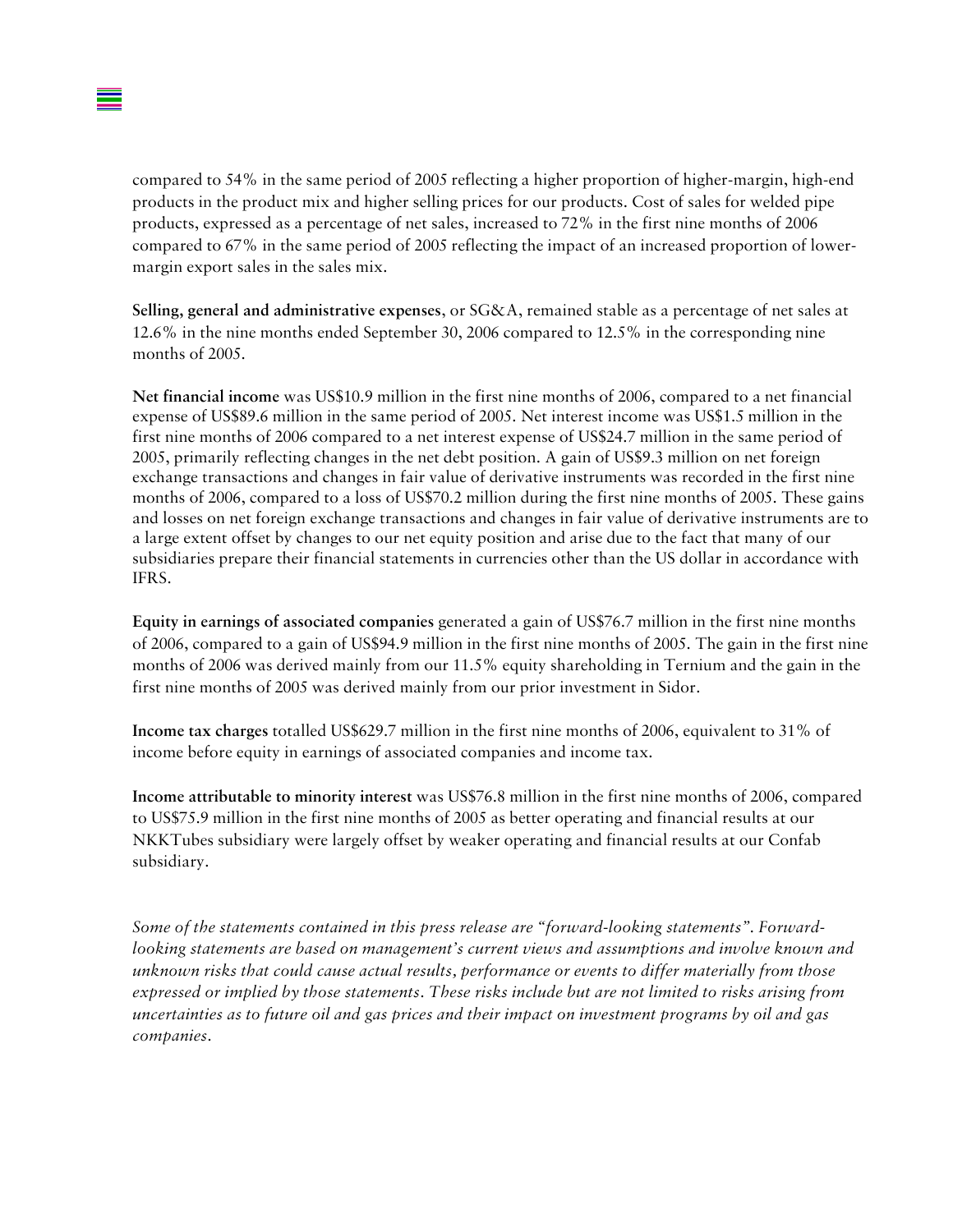#### Consolidated condensed interim income statement

 $\equiv$ 

|                                                                            | <b>Three-month period</b><br>ended September 30, |             | <b>Nine-month period</b><br>ended September 30, |             |
|----------------------------------------------------------------------------|--------------------------------------------------|-------------|-------------------------------------------------|-------------|
| (all amounts in thousands of U.S. dollars)                                 | 2006                                             | 2005        | 2006                                            | 2005        |
|                                                                            |                                                  | (Unaudited) |                                                 |             |
| Net sales                                                                  | 1,922,491                                        | 1,640,385   | 5,667,908                                       | 4,837,623   |
| Cost of sales                                                              | (982, 487)                                       | (962, 929)  | (2,974,015)                                     | (2,871,831) |
| Gross profit                                                               | 940,004                                          | 677,456     | 2.693.893                                       | 1,965,792   |
| Selling, general and administrative expenses                               | (246, 506)                                       | (205, 937)  | (712, 882)                                      | (603, 530)  |
| Other operating income, net                                                | 2,274                                            | 3,696       | 8,465                                           | 9,265       |
| Operating income                                                           | 695,772                                          | 475,215     | 1,989,476                                       | 1,371,527   |
| Financial income (expenses), net                                           | (3,743)                                          | (5, 141)    | 10,918                                          | (89, 591)   |
| Income before equity in earnings of associated<br>companies and income tax | 692,029                                          | 470,074     | 2,000,394                                       | 1,281,936   |
| Equity in earnings of associated companies                                 | 29,653                                           | 26,502      | 76,725                                          | 94,944      |
| Income before income tax                                                   | 721,682                                          | 496,576     | 2.077.119                                       | 1,376,880   |
| Income tax                                                                 | (211, 726)                                       | (145, 678)  | (629, 709)                                      | (404, 392)  |
| Income for the period                                                      | 509,956                                          | 350,898     | 1,447,410                                       | 972,488     |
| Attributable to:                                                           |                                                  |             |                                                 |             |
| Equity holders of the Company                                              | 479,105                                          | 318,897     | 1,370,564                                       | 896,587     |
| Minority interest                                                          | 30,851                                           | 32,001      | 76,846                                          | 75,901      |
|                                                                            | 509,956                                          | 350,898     | 1,447,410                                       | 972,488     |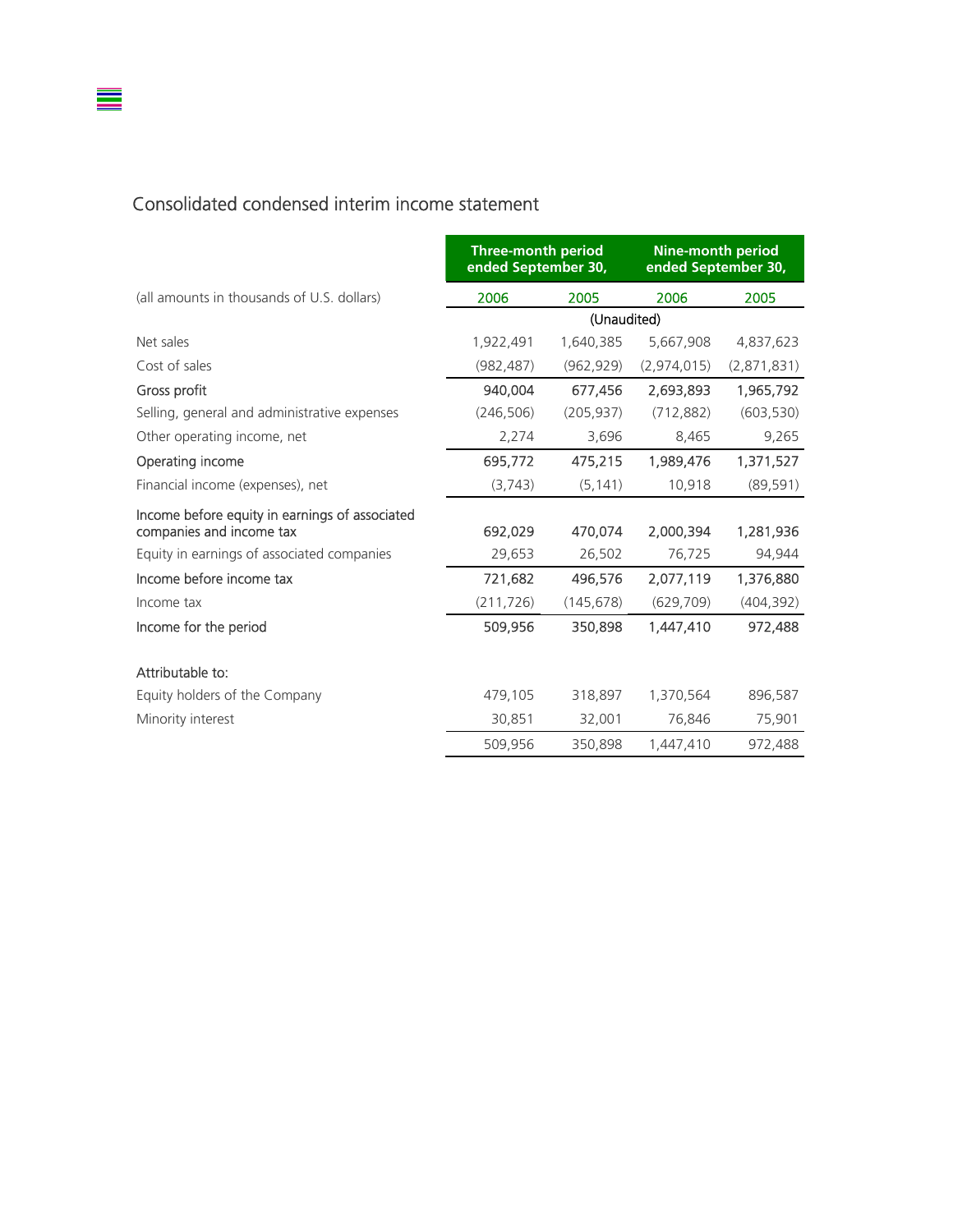## Consolidated condensed interim balance sheet

≣

| (all amounts in thousands of U.S. dollars)                                                                                                      |                                                      | At September 30, 2006 | At December 31, 2005                                 |           |
|-------------------------------------------------------------------------------------------------------------------------------------------------|------------------------------------------------------|-----------------------|------------------------------------------------------|-----------|
|                                                                                                                                                 | (Unaudited)                                          |                       |                                                      |           |
| <b>ASSETS</b><br>Non-current assets                                                                                                             |                                                      |                       |                                                      |           |
| Property, plant and equipment, net<br>Intangible assets, net<br>Investments in associated companies<br>Other investments<br>Deferred tax assets | 2,403,926<br>165,673<br>392,011<br>27,473<br>248,032 |                       | 2,230,038<br>159,099<br>257,234<br>25,647<br>194,874 |           |
| Receivables                                                                                                                                     | 39,310                                               | 3,276,425             | 65,852                                               | 2,932,744 |
| <b>Current assets</b>                                                                                                                           |                                                      |                       |                                                      |           |
| Inventories                                                                                                                                     | 1,668,723                                            |                       | 1,376,113                                            |           |
| Receivables and prepayments                                                                                                                     | 192,433                                              |                       | 143,282                                              |           |
| Current tax assets                                                                                                                              | 144,307                                              |                       | 102,455                                              |           |
| Trade receivables                                                                                                                               | 1,438,470                                            |                       | 1,324,171                                            |           |
| Other investments<br>Cash and cash equivalents                                                                                                  | 134,651<br>1,295,184                                 | 4,873,768             | 119,907<br>707,356                                   | 3,773,284 |
| <b>Total assets</b>                                                                                                                             |                                                      | 8,150,193             |                                                      | 6,706,028 |
|                                                                                                                                                 |                                                      |                       |                                                      |           |
| <b>EQUITY</b><br>Capital and reserves attributable to the Company's<br>equity holders                                                           |                                                      |                       |                                                      |           |
| Share capital                                                                                                                                   | 1,180,537                                            |                       | 1,180,537                                            |           |
| Legal reserves                                                                                                                                  | 118,054                                              |                       | 118,054                                              |           |
| Share premium                                                                                                                                   | 609,733                                              |                       | 609,733                                              |           |
| Currency translation adjustments                                                                                                                | (29, 371)                                            |                       | (59, 743)                                            |           |
| Other reserves                                                                                                                                  | 28,835                                               |                       | 2,718                                                |           |
| Retained earnings                                                                                                                               | 2,822,834                                            | 4,730,622             | 1,656,503                                            | 3,507,802 |
| Minority interest                                                                                                                               |                                                      | 328,255               |                                                      | 268,071   |
| <b>Total equity</b>                                                                                                                             |                                                      | 5,058,877             |                                                      | 3,775,873 |
| <b>LIABILITIES</b>                                                                                                                              |                                                      |                       |                                                      |           |
| Non-current liabilities                                                                                                                         |                                                      |                       |                                                      |           |
| Borrowings<br>Deferred tax liabilities                                                                                                          | 554,094<br>361,974                                   |                       | 678,112<br>353,395                                   |           |
| Other liabilities                                                                                                                               | 163,582                                              |                       | 154,378                                              |           |
| Provisions                                                                                                                                      | 80,079                                               |                       | 43,964                                               |           |
| I rade payables                                                                                                                                 | 521                                                  | 1,160,250             | 1,205                                                | 1,231,054 |
| <b>Current liabilities</b>                                                                                                                      |                                                      |                       |                                                      |           |
| Borrowings<br>Current tax liabilities                                                                                                           | 321,217<br>463,448                                   |                       | 332,180<br>452,534                                   |           |
| Other liabilities                                                                                                                               | 187,524                                              |                       | 138,875                                              |           |
| Provisions                                                                                                                                      | 9,037                                                |                       | 36,945                                               |           |
| Customer advances                                                                                                                               | 180,381                                              |                       | 113,243                                              |           |
| Trade payables                                                                                                                                  | 769,459                                              | 1,931,066             | 625,324                                              | 1,699,101 |
| <b>Total liabilities</b>                                                                                                                        |                                                      | 3,091,316             |                                                      | 2,930,155 |
| <b>Total equity and liabilities</b>                                                                                                             |                                                      | 8,150,193             |                                                      | 6,706,028 |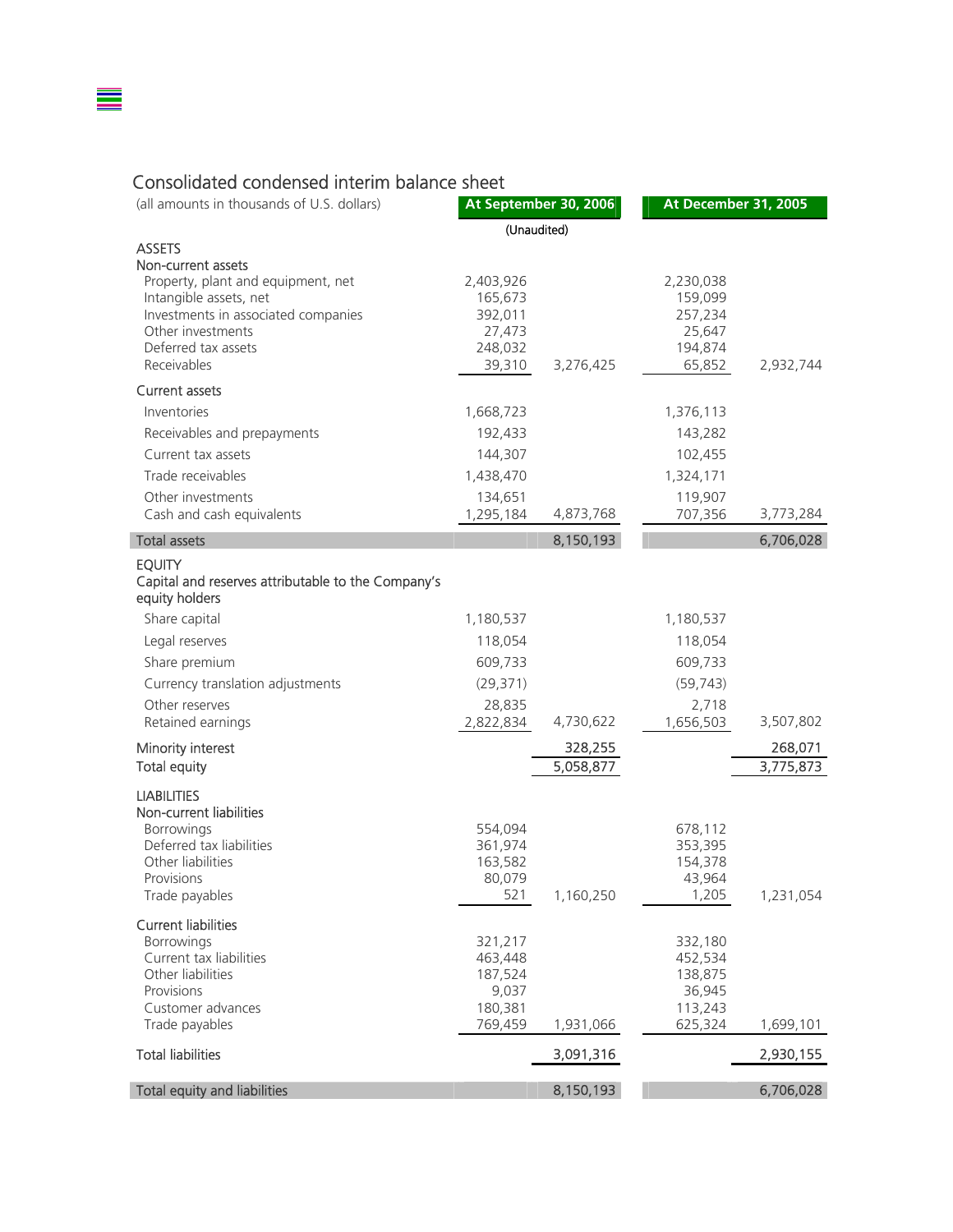## Consolidated condensed interim cash flow statement

≣

|                                                                                           | Three-month period ended<br>September 30, |             | Nine-month period ended<br>September 30, |            |
|-------------------------------------------------------------------------------------------|-------------------------------------------|-------------|------------------------------------------|------------|
| (all amounts in thousands of U.S. dollars)                                                | 2006                                      | 2005        | 2006                                     | 2005       |
|                                                                                           |                                           | (Unaudited) |                                          |            |
| Cash flows from operating activities                                                      |                                           |             |                                          |            |
| Income for the period                                                                     | 509,956                                   | 350,898     | 1,447,410                                | 972,488    |
| Adjustments for:                                                                          |                                           |             |                                          |            |
| Depreciation and amortization                                                             | 56,218                                    | 52,911      | 166,008                                  | 156,654    |
| Income tax accruals less payments                                                         | 92,107                                    | 68,669      | 1,947                                    | 104,425    |
| Equity in earnings of associated companies                                                | (29, 653)                                 | (26, 502)   | (76, 725)                                | (94, 944)  |
| Interest accruals less payments, net                                                      | 2,920                                     | (3,204)     | 1,456                                    | 3,006      |
| Income from disposal of investment                                                        |                                           |             | (6,933)                                  |            |
| Changes in provisions                                                                     | 2,676                                     | 2,213       | 8,207                                    | (423)      |
| Proceeds from Fintecna arbitration award net of<br><b>BHP</b> settlement                  |                                           |             |                                          | 66,594     |
| Changes in working capital                                                                | (31, 113)                                 | 32,730      | (250, 654)                               | (301, 376) |
| Other, including currency translation adjustment                                          | (5,025)                                   | 8,570       | 21,447                                   | 25,549     |
| Net cash provided by operating activities                                                 | 598,086                                   | 486,285     | 1,312,163                                | 931,973    |
| Cash flows from investing activities                                                      |                                           |             |                                          |            |
| Capital expenditures                                                                      | (132, 976)                                | (62, 794)   | (302, 077)                               | (194, 428) |
| Acquisitions of subsidiaries                                                              | (718)                                     | (72)        | (39, 828)                                | (48,002)   |
| Convertible loan to associated companies<br>Proceeds from disposal of property, plant and |                                           | (39, 944)   |                                          | (39, 944)  |
| equipment and intangible assets<br>Dividends and distributions received from              | 13,180                                    | 2,523       | 16,568                                   | 5,413      |
| associated companies                                                                      |                                           | 18,009      |                                          | 59,127     |
| Changes in restricted bank deposits                                                       | 1,400                                     | 426         | 2,027                                    | 10,060     |
| Reimbursement from trust funds                                                            |                                           |             |                                          | 119,666    |
| Investments in short terms securities                                                     | 161,786                                   | (144, 659)  | (14, 744)                                | (144, 659) |
| Net cash (used in) provided by investing activities                                       | 42,672                                    | (226, 511)  | (338, 054)                               | (232, 767) |